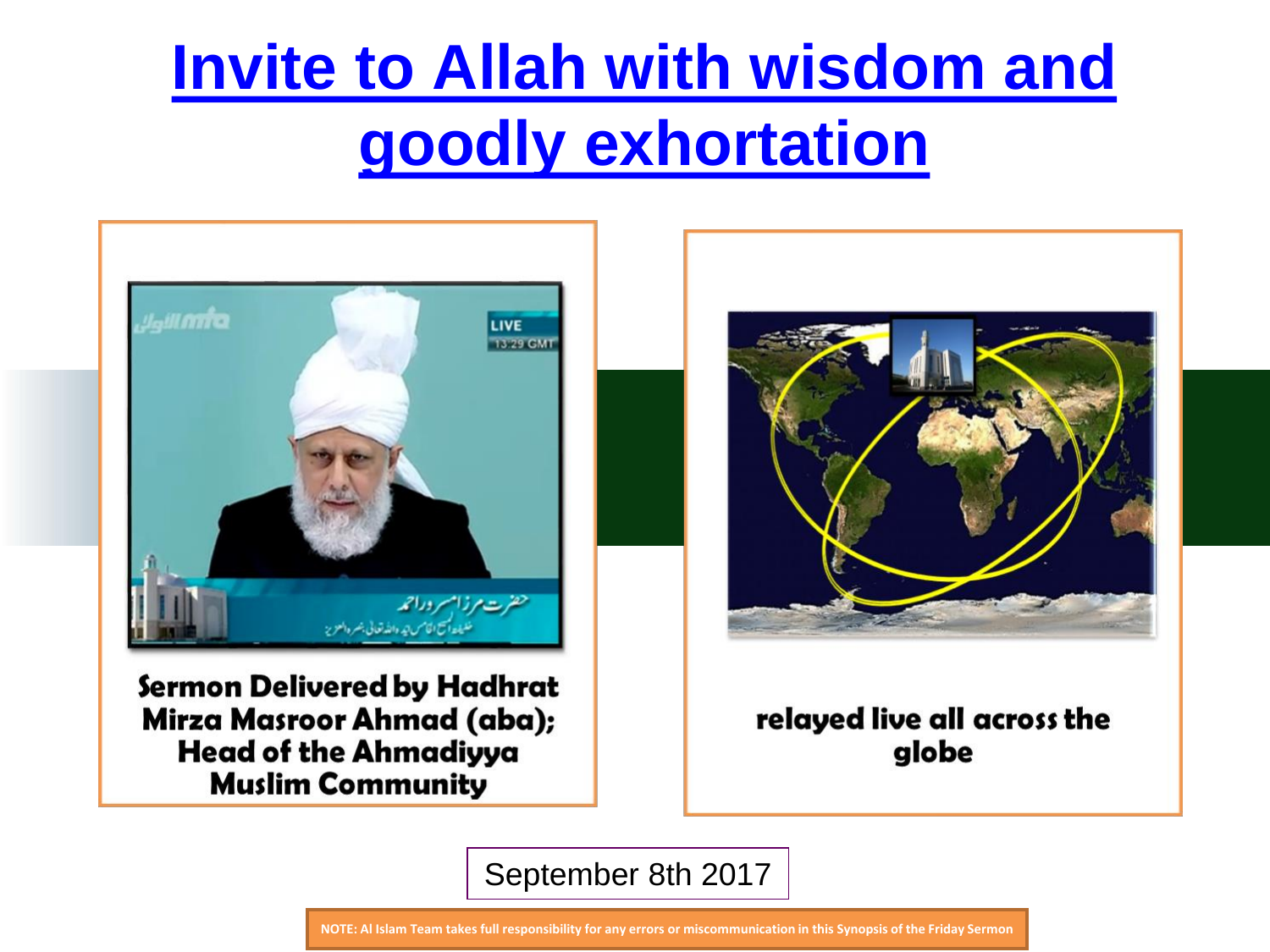## **Summary slide**

## **Invite to Allah with wisdom and goodly exhortation**

*"Call unto the way of thy Lord with wisdom and goodly exhortation, and argue with them in a way that is best.."(Ch.16:V.126)*

A recommendation was included in the Majaalis-e-Shura of numerous Jamaats around the world.

To expand and improve the scope of *Tabligh.*

We need to make efforts towards Tabligh in the manner taught to us by Allah the Almighty.

'The stronger the force of falsehood is which opposes the truth, the power and strength of the truth becomes equally greater.'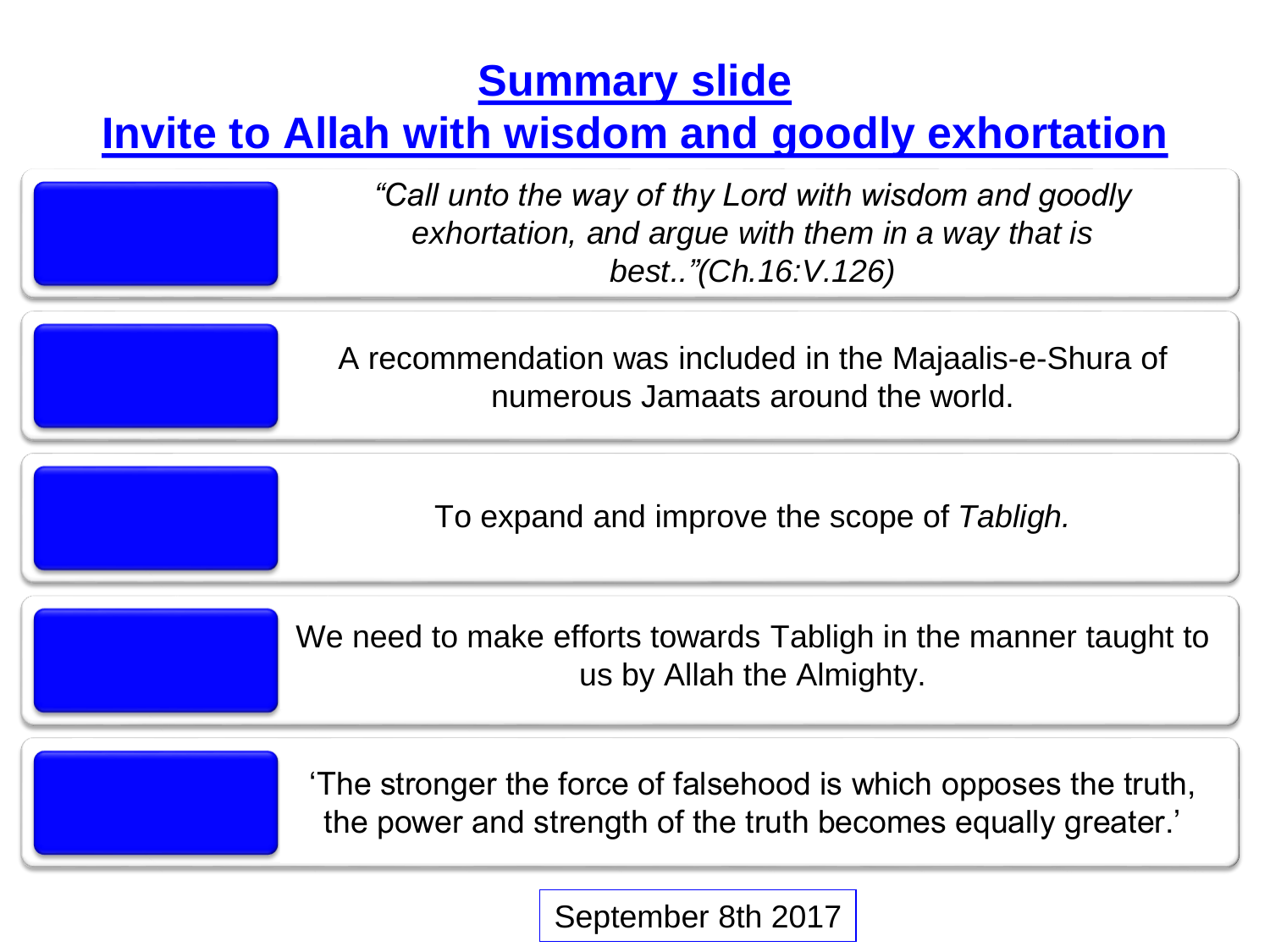*"Call unto the way of thy Lord with wisdom and goodly exhortation, and argue with them in a way that is best. Surely, thy Lord knows best who has strayed from His way; and He knows those who are rightly guided." (Ch.16:V.126)*

A recommendation was included in the Majalis-e-Shura of numerous Jamaats around the world.

The recommendation was how to expand and improve the scope of *Tabligh* to spread the true message of Islam to the widest cross section of people possible within each country.

I would like to draw the attention of every office holder that they should extend complete cooperation to the Tabligh Secretaries for the implementation of this proposal within their Jamaat.

It is the duty of the National Secretary Tabligh to send the established programme of action to the Tabligh secretaries of the local Jamaats. Further, they should ensure that the plan of action is conveyed to every member of the Jamaat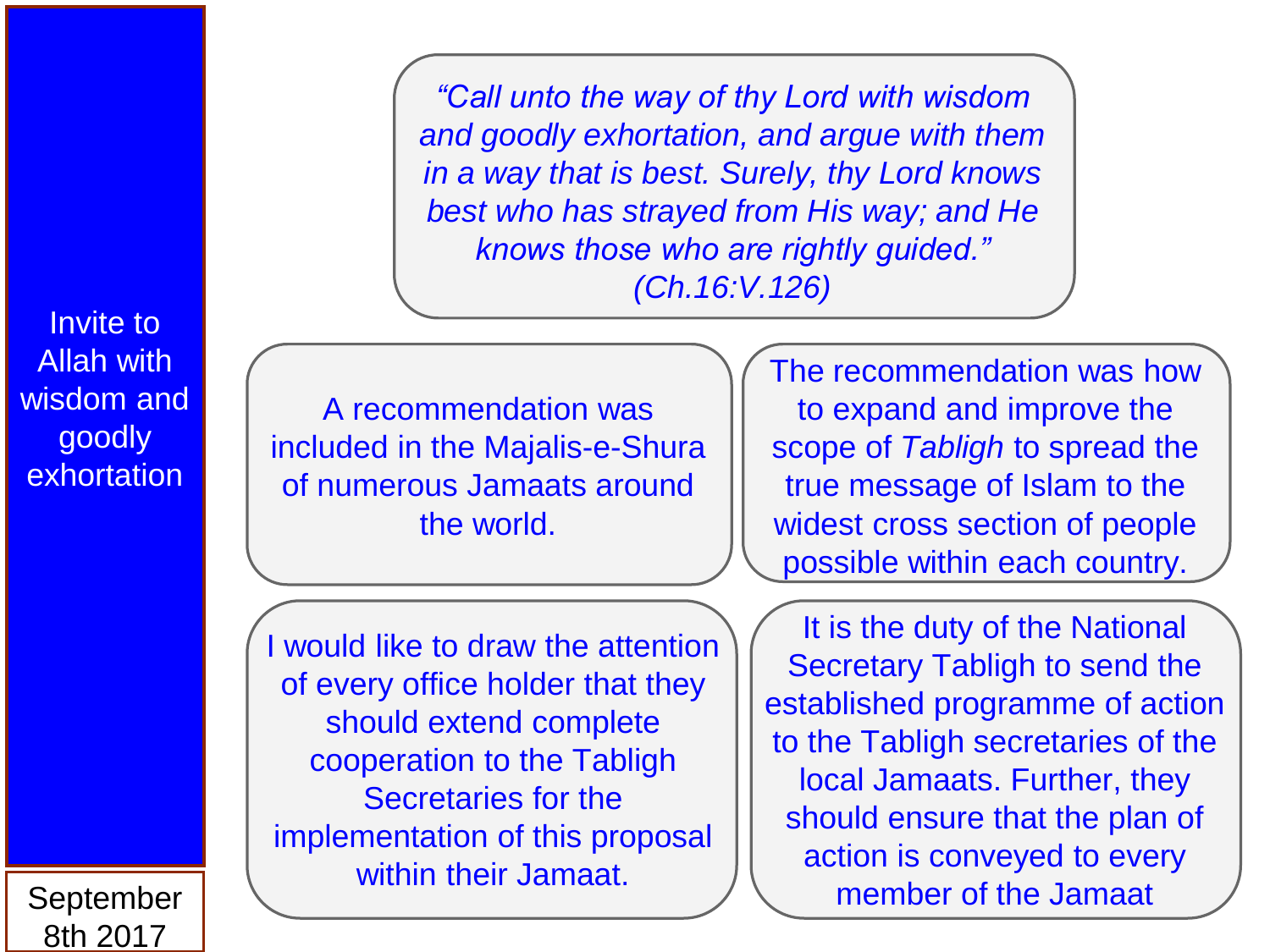Most of all understand the guidance given by Allah the Almighty in this verse and every Tabligh Secretary, every office holder and every Daeyaan Khasoosi (specialist preacher) should act accordingly.

Invite to Allah with wisdom and goodly **exhortation** 

September 8th 2017

We need to make efforts towards Tabligh in the manner taught to us by Allah the Almighty.

Firstly, Allah the Almighty says to carry out Tabligh using wisdom *(hiqmah)*. *Hiqmah* is knowledge; also denotes 'a resolute and firm word' and 'a conclusive argument, not requiring yet further proofs to establish its validity.' It also denotes 'fairness'; also denotes 'forbearance and clemency'; also denotes 'prophethood'; it is to refrain from ignorance

You should be aware of where in our literature and websites the intellectual responses to their questions can be obtained from.

*Tabligh* [outreach] department that they should - considering the current trends - compile such allegations and their rebuttals and make them available to the *Jama'ats* so that the maximum number of people may have intellectual and strong arguments at their disposal.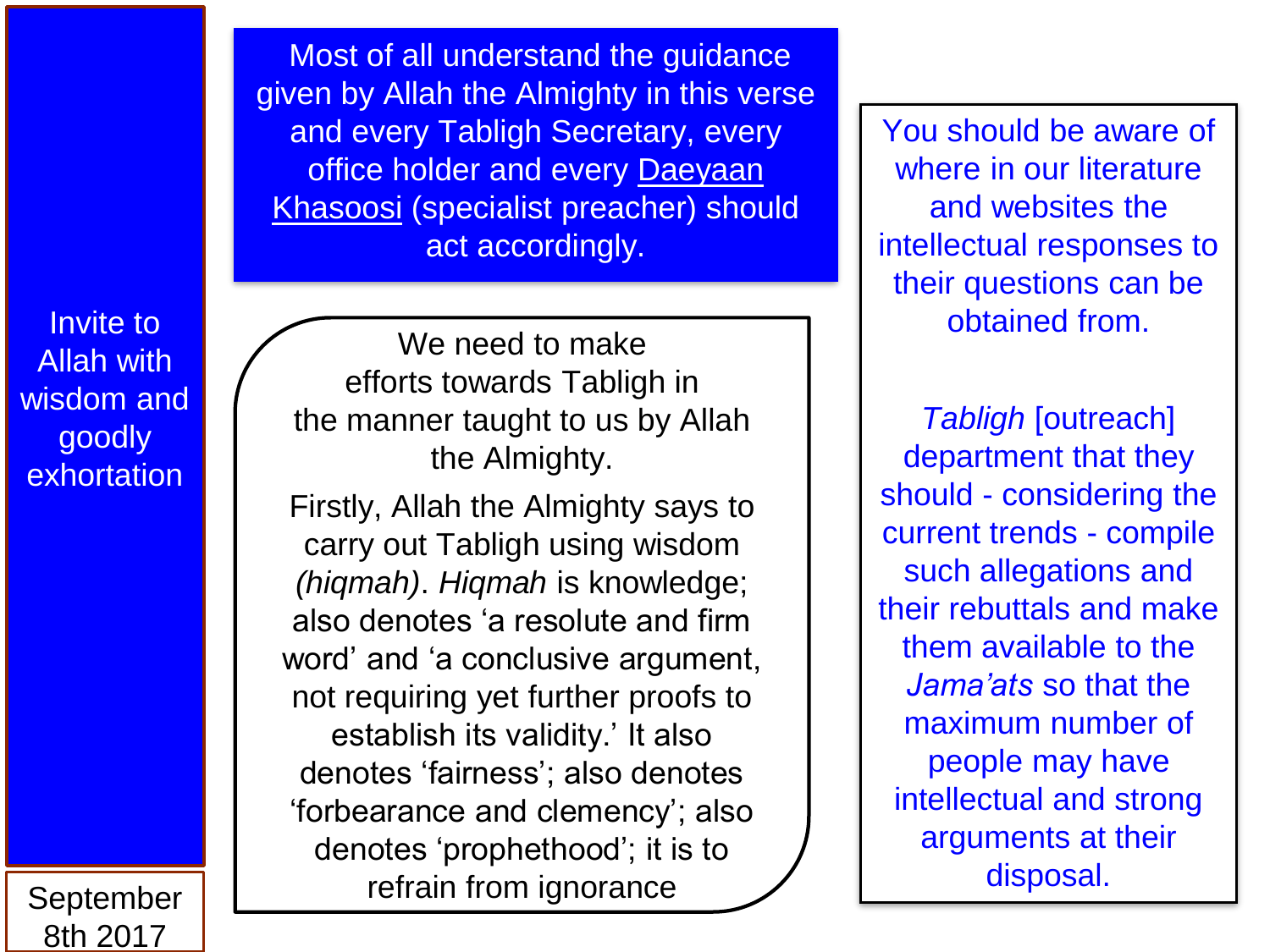It should not be that once or twice in the year one celebrates the 'Ashra-e-Tarbiyyat' or 'Ashra-e-Tabligh' [programme of ten days where special focus is given on Tabligh/Tarbiyyat],

distributed literature on the streets and think one has done justice to conveying the message.

Invite to Allah with wisdom and goodly **exhortation** 

Allah has said that your duty is to convey the message and deliver the message of truth to every person of the world.

You must show others the beauty of Islam and its beautiful teachings.

Only God Almighty knows who will be granted guidance and who will not. It is only God Almighty Who knows whether he will be granted the opportunity to accept or not,

We have fulfilled our duty by introducing him to the true teachings of Islam.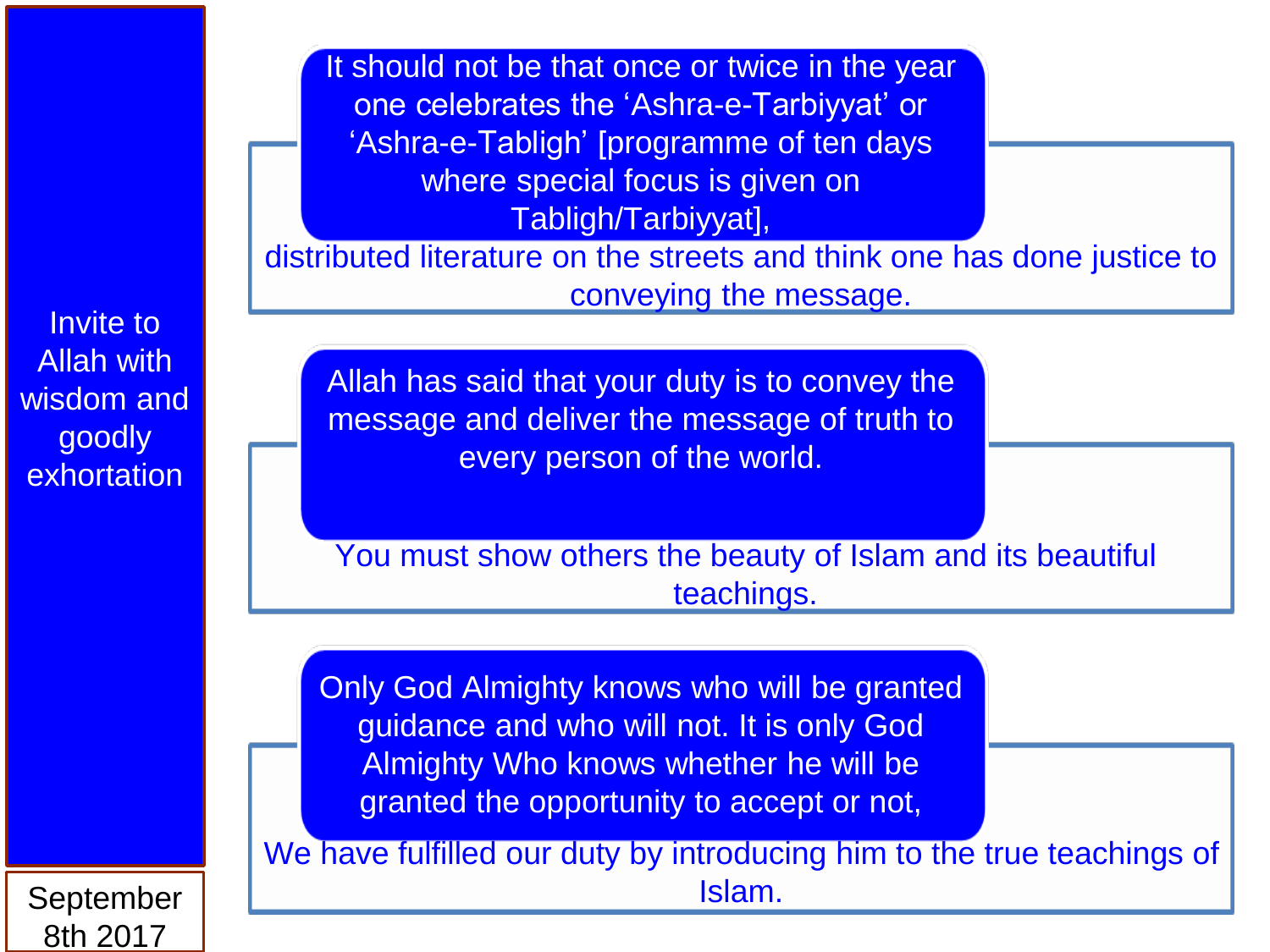We will fulfil the task given to us but at the same time it is the promise of God that He and His Messenger will prevail, God willing. That is why we have hope that one day the majority will come into our fold.

One should always remember that wisdom does not mean to show cowardice and nor to testify to something incorrect in order to draw someone closer to yourself.

One should not be worried about the opposition because it is opposition that opens new avenues for **Tabligh** [outreach].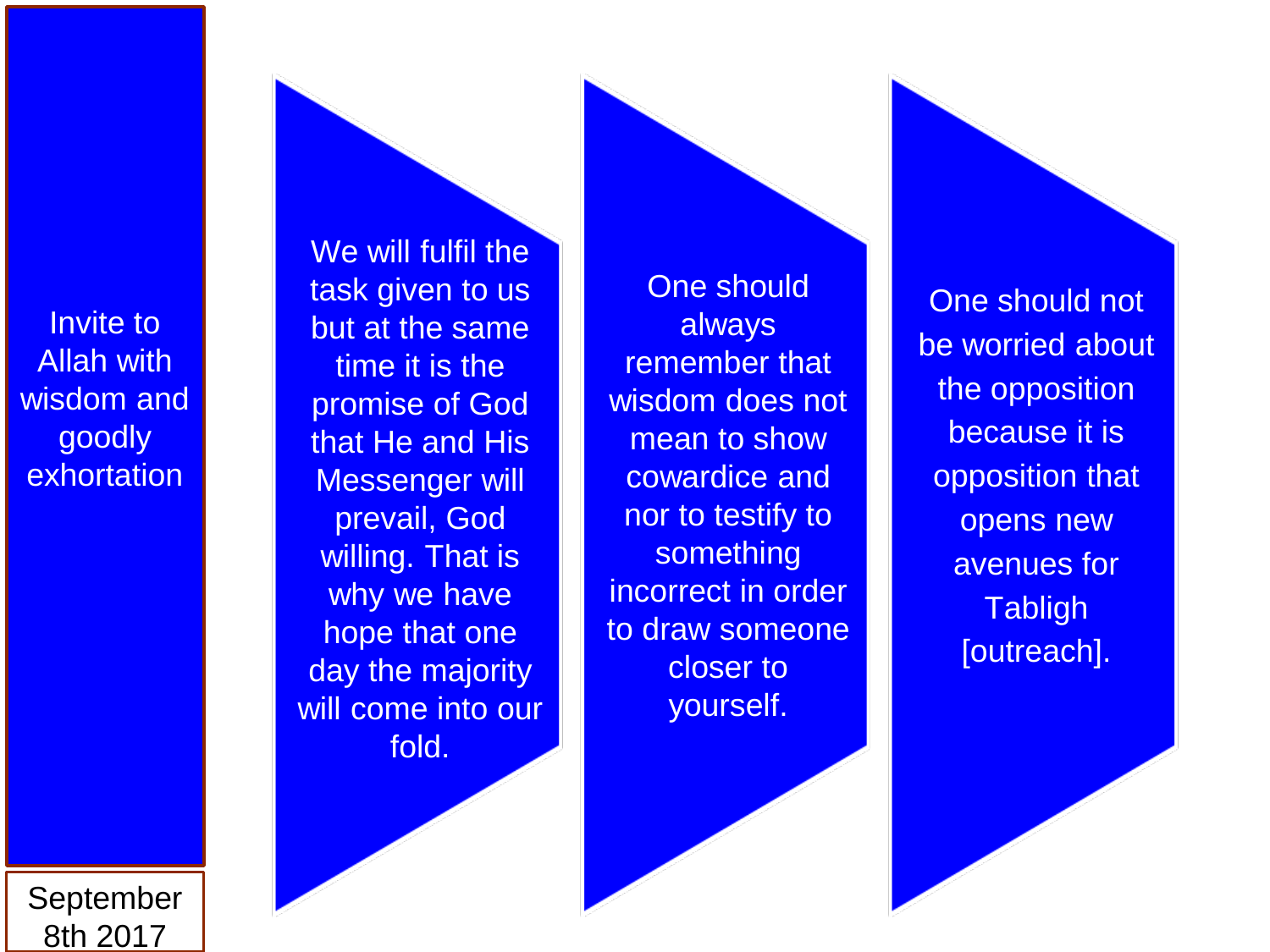The Promised Messiah (as) states: 'The stronger the force of falsehood is which opposes the truth, the power and strength of the truth becomes equally greater.'

The Promised Messiah (as) further states: 'It is also commonly said among the landowners/farmers that the more intense the summer heat, the stronger the monsoon.'

The Promised Messiah (as) further states: 'This is a natural phenomenon; the stronger the opposition of the truth, the more it shines and reflects its splendour. We have experienced this for ourselves in that wherever we were strongly and vociferously opposed, a Jama'at was established there. And, wherever people heard us and remained silent, there was less progress.'

September 8th 2017

One should practise what he preaches and it is only then that one can utter words of wisdom and also have an impact on others when there is harmony in one's speech and practise.